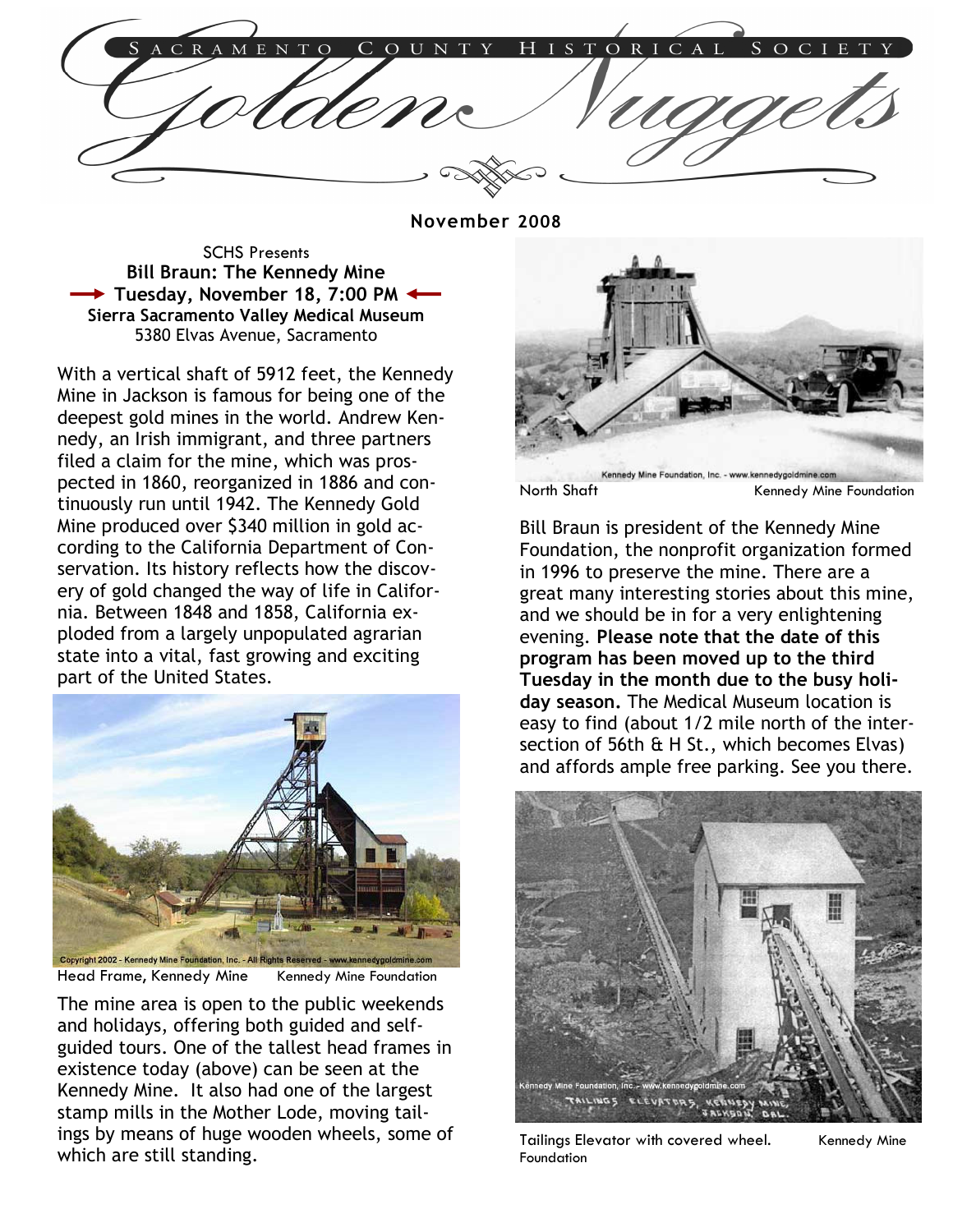The Bridges of Sacramento County-Part 3 The American River Bridge at Folsom By Greg Voelm



The bridge over the American River at Folsom, circa 1924. - Sacramento Public Library

Being surrounded by water, the Sacramento area has to be surrounded by bridges. With the beginning of the 1900s, new bridges crossed the American River to support the development of suburban Sacramento, Carmichael and Fair Oaks.

At Folsom, a wire suspension bridge was constructed in 1857. It was destroyed by a flood after only five years. More bridges followed, culminating in the amazing steel truss bridge that first spanned the canyon in 1893. Said to be the finest bridge in California when it was built, it carried horses, cattle, early bicycles and even a few cars across the American River until the job was taken over by the present concrete Rainbow Bridge in 1917.

For years the 1893 steel bridge stood unused as traffic poured over the newer bridge a few feet away. Finally, in 1931, since the former bridge was so sturdy, it was carefully taken apart and moved 200 miles to span the Klamath River in far northern California.

Eventually it was no longer needed on the Klamath. However, the city of Folsom wanted a bicycle bridge. So more than 100 years after it was built, it was painstakingly taken apart by workers whose great grandfathers probably were not even born when the bridge was first built. It returned to Folsom and was carefully set on the same piers on which it had stood over a century earlier. It fit perfectly and be-

# came the Little Steel Bridge That Came Home.

Greg Voelm (who uses the pen name Greg Velm) is a Board member of SCHS and a past member of the Sacramento County History Commission. The above material, except for the photo, is excerpted from his 2006 book, True Gold, History and Adventure in Sacramento and the Gold Country (www.truegold.org).

# Arcadia Publishing Announces Sacramento Then and Now

Historian William Burg, whose update on the Railyards Project you may recall from the September Golden Nuggets, has found the time to research and write his third Sacramento local history book for Arcadia Publishing's popular Images of America series of local photo histories.



The publisher's description of Bill's latest released on September 29—reads:

> California's capital city, Sacramento, has played many roles over time, including Gold Rush boomtown, railroad terminus, regional industrial center, and seat of state government. These varied roles meant dramatic changes as the city grew outward and upward. Using photographs provided by the Sacramento Archives and Museum Collection Center, historian William Burg, author of Arcadia's Sacramento's Streetcars and Sacramento's Southside Park, shows how a Gold Rush trading post and a crumbling fort quickly became a metropolitan center and the capital of California.

All three volumes may be purchased online from Arcadia (www.arcadiapublishing.com) or in many local bookstores. They may also be available at SAMCC or other local museums. Just in time for early holiday shopping.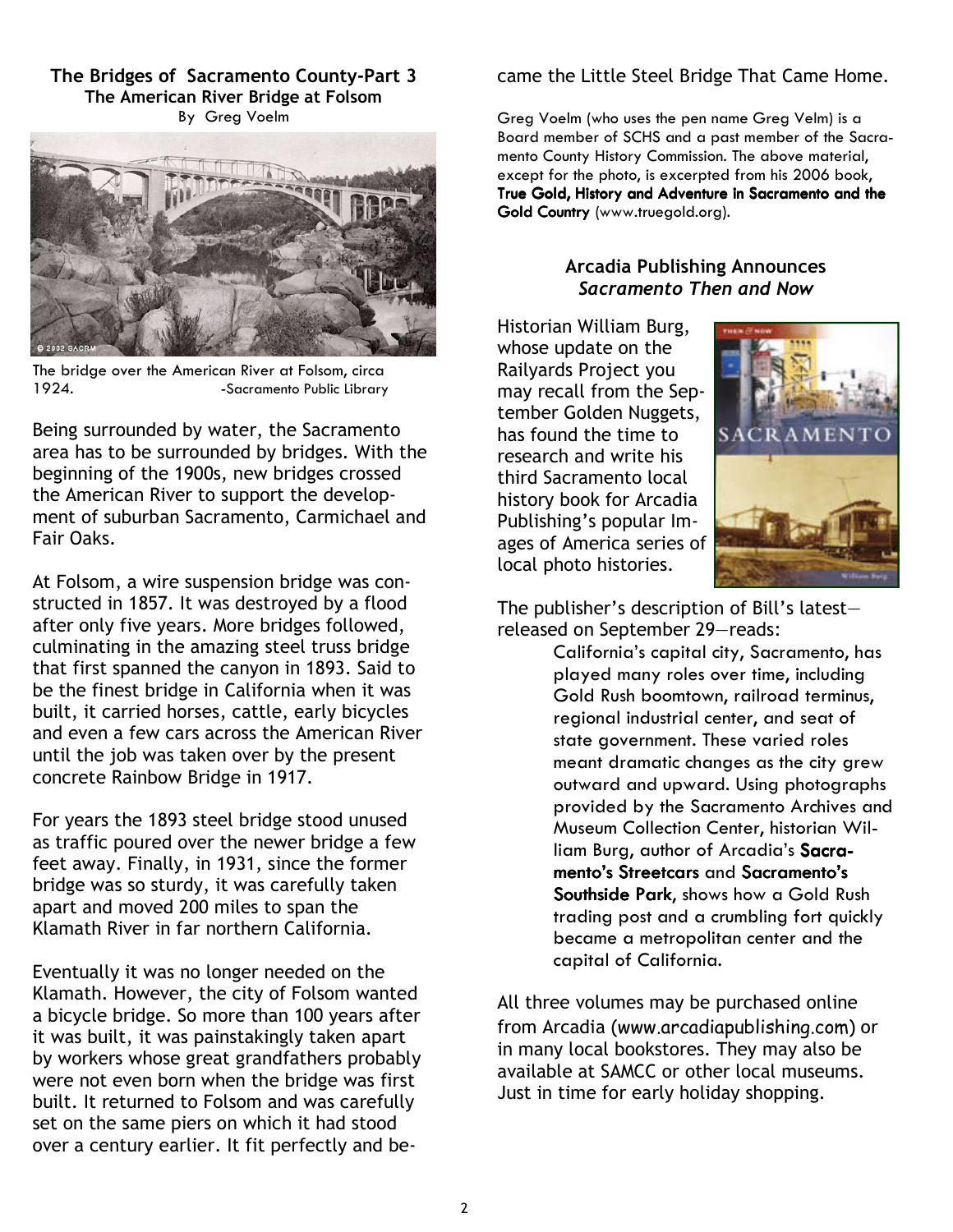#### Why Was McClellan AFB Named for a Civil War Army General? By Ray Oliver

George B. McClellan, circa 1860-65. Matthew Brady



The above question seemed to be one of the most frequently asked while I was working at McClellan Air Force Base as a historian and museum curator. And the question was almost always posed as, "Why was it named for…" instead of, "Was it named for... " That Civil War general, of course, was Major General George B. McClellan, commander of the Union Army of the Potomac during the first part of the war, and the 1864 Democratic candidate for president. However, the base was not named for him. Nor was it named for John McClellan, a member of the first Sacramento City Council. Finally, it was certainly not named for some man named McClellan whose grand-daughter called to tell me he had donated the land for the base and to ask why there was no monument to him.

The base's namesake was Major Hezekiah McClellan, an Army Air Corps pilot and aviation pioneer who died in 1936 while flight testing an experimental aircraft over Ohio. He lost control of the aircraft and tried to bail out but his parachute got caught on the aircraft's tail. Although McClellan had no connection to the base or Sacramento, it was War Department policy to name new air bases for pilots who had died in aircraft accidents.

Major McClellan was one of the Air Corp's rising stars and seemed on his way to becoming a general. In 1934 young Lieutenant McClellan was among an elite group of pilots chosen by Lt. Col. Henry "Hap" Arnold for a historic flight

of ten Martin B-10 bombers from Washington DC to Alaska and back. This was the first such flight of a formation of these bombers. The last portion of the flight to Alaska was over water—another first. McClellan was a pilot and the supply officer of the flight. While in Alaska he participated in flights making aerial photographs of 20,000 miles of territory in just three days, a record for such photographs.

In 1935 then-Captain McClellan and a crew of two flew a twin-engine aircraft from Washington, D.C. to Alaska, making the first landing of a military aircraft above the Arctic Circle, at Point Barrow. He took more aerial photographs and mapped routes for later flights. He had to land and take off on a crude runway on the tundra, later commenting that Point Barrow was the worst terrain for an aircraft he had ever seen. On one flight over rugged mountains one of his aircraft's engine stalled, giving him and his crew several anxious minutes until he got it going again.

In 1937, the year after his death, the Air Corps recognized McClellan's achievements with a posthumous award of the Distinguished Flying Cross. During the base's 50 year anniversary in 1986, McClellan's widow, Madelaine, visited for a memorial ceremony. She recalled a time in 1918, before they were married, when "Hez" called her to go for a ride. She put on her best silk dress and fur stole. He took her to the airfield and put her in the front seat of an open cockpit aircraft and off they went. She came back covered with dirt and grease. But she married him anyway. Major McClellan is now a part of Sacramento history. No good electronic image of Major McClellan was available. -Editor

# Short Research Articles Wanted

on aspects of

Sacramento Regional History

400–750 words, or by agreement

Email news@sachistoricalsociety.org with questions or ideas